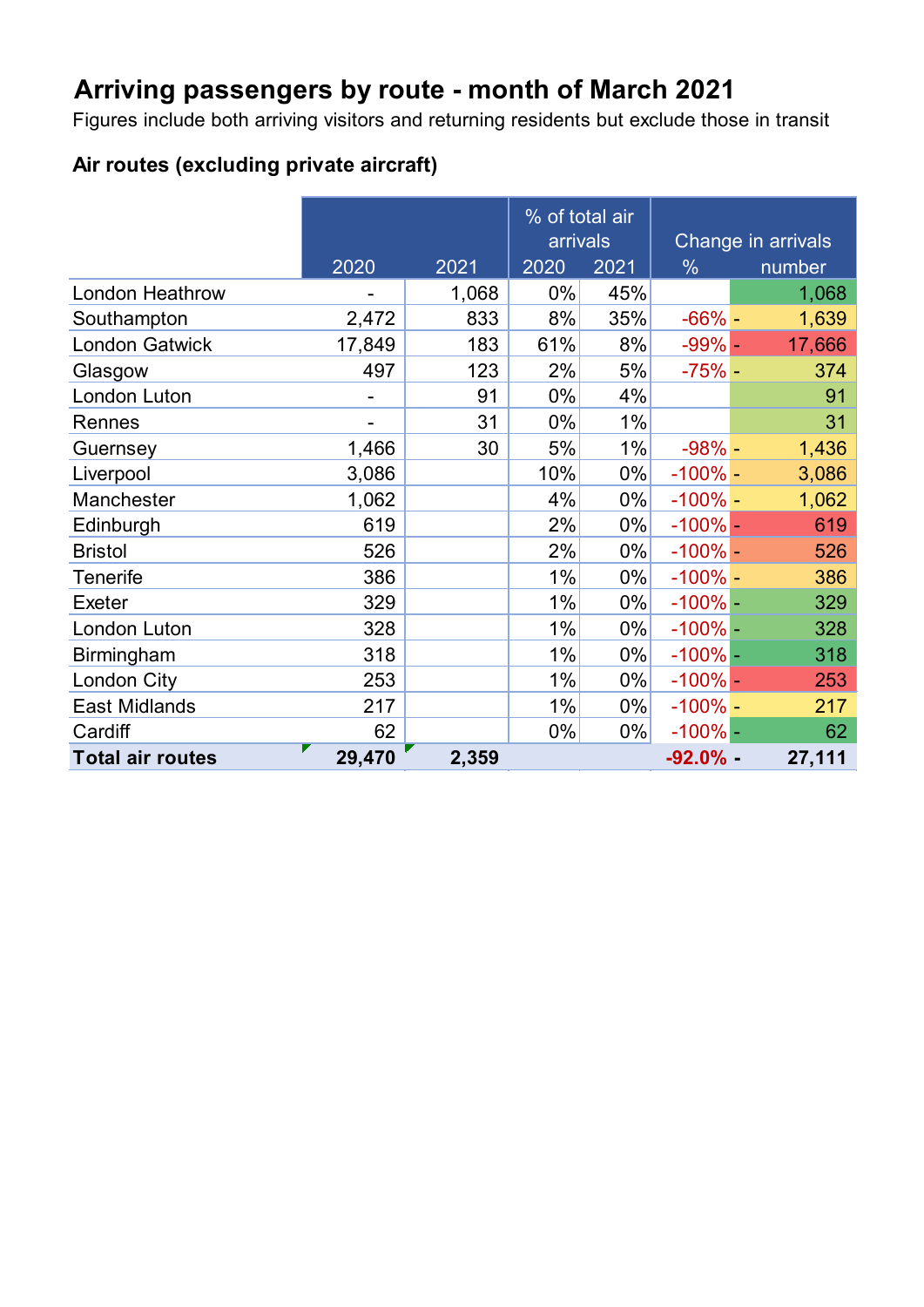## **Arriving passengers by route - month of March 2021**

Figures include both arriving visitors and returning residents but exclude those in transit

### **Sea routes**

|                           | 2020  | 2021           | % of total sea<br>arrivals<br>2020 | 2021  | $\frac{0}{0}$ | Change in arrivals<br>number |
|---------------------------|-------|----------------|------------------------------------|-------|---------------|------------------------------|
| Portsmouth                | 152   | 285            | 4%                                 | 72%   | 88%           | 133                          |
| St Malo                   | 2,388 | 67             | 63%                                | 17%   | $-97%$ -      | 2,321                        |
| Granville                 |       | 23             | $0\%$                              | 6%    |               | 23                           |
| Guernsey                  | 317   | 19             | 8%                                 | 5%    | $-94\%$ –     | 298                          |
| Poole                     | 918   | $\blacksquare$ | 24%                                | $0\%$ | $-100\%$ -    | 918                          |
| <b>Visiting Yachtsmen</b> | 19    | $\blacksquare$ | $1\%$                              | $0\%$ | $-100\%$ -    | 19                           |
|                           |       |                |                                    |       |               |                              |
| <b>Total sea routes</b>   | 3,794 | 394            |                                    |       | $-89.6%$ -    | 3,400                        |

#### **Air and Sea combined**

|                         |        |       | share of<br>arrivals by air |      | Change in arrivals |        |
|-------------------------|--------|-------|-----------------------------|------|--------------------|--------|
|                         | 2020   | 2021  | 2020                        | 2021 | %                  | number |
| Total arrivals (air and |        |       |                             |      |                    |        |
| sea)                    | 33,264 | 2,753 | 89%                         |      | $86\%$ -91.7% -    | 30,511 |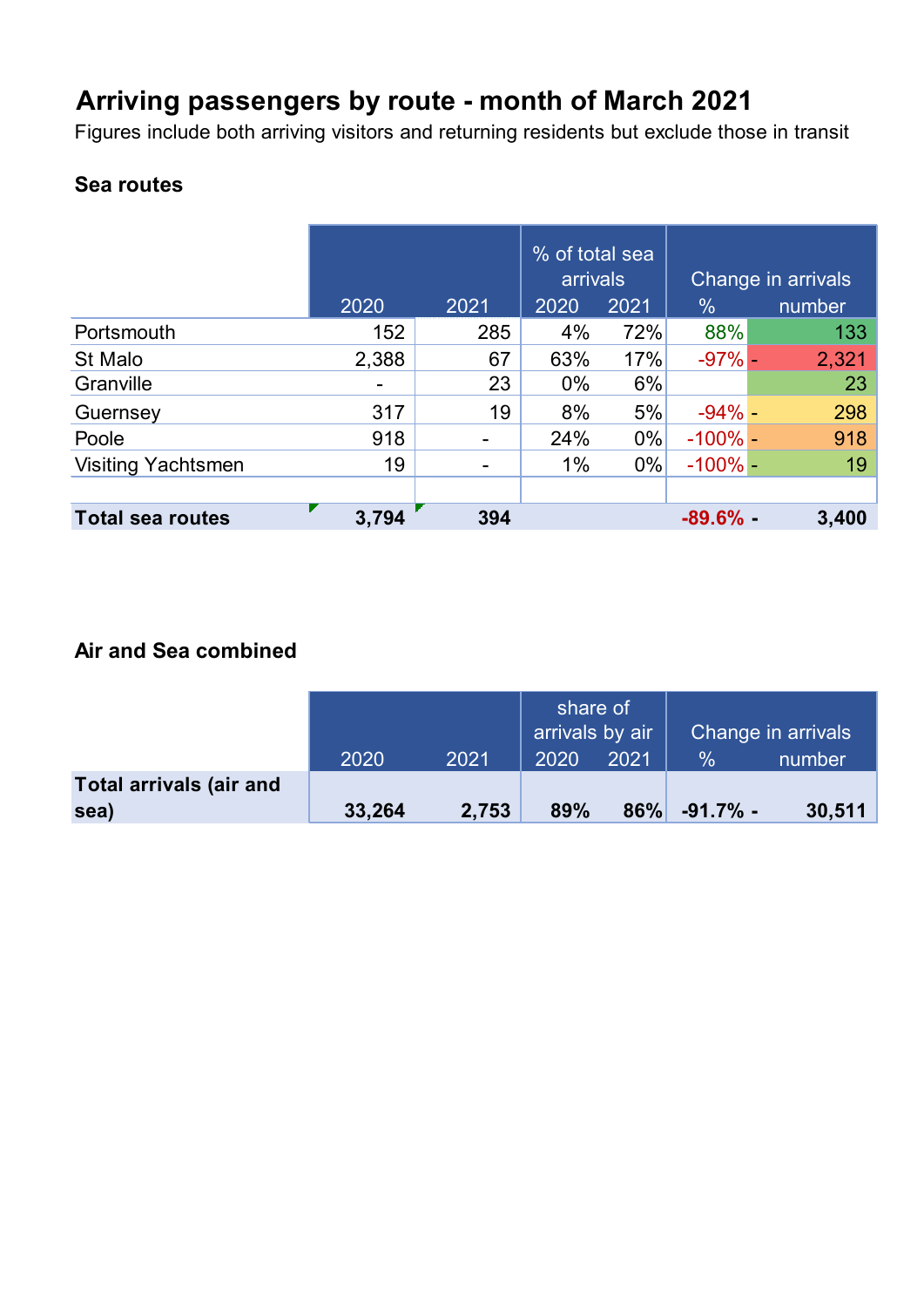## **Arriving passengers by route - Year-to-date 2021**

Figures include both arriving visitors and returning residents but exclude those in transit

### **Air routes (excluding private aircraft)**

|                         |         |                          | % of total air<br>arrivals |       |               | Change in arrivals |  |
|-------------------------|---------|--------------------------|----------------------------|-------|---------------|--------------------|--|
|                         | 2020    | 2021                     | 2020                       | 2021  | $\frac{0}{0}$ | number             |  |
| <b>London Heathrow</b>  | 25      | 2,972                    | 0%                         | 44%   | 11788%        | 2,947              |  |
| Southampton             | 11,742  | 1,886                    | 9%                         | 28%   | $-84%$ -      | 9,856              |  |
| <b>London Gatwick</b>   | 68,634  | 640                      | 54%                        | 9%    | $-99%$ -      | 67,994             |  |
| Madeira                 | 1,731   | 422                      | 1%                         | 6%    | $-76%$ -      | 1,309              |  |
| Liverpool               | 11,741  | 187                      | 9%                         | 3%    | $-98% -$      | 11,554             |  |
| Rennes                  | 33      | 177                      | 0%                         | 3%    | 436%          | 144                |  |
| Glasgow                 | 2,301   | 162                      | 2%                         | 2%    | $-93%$ -      | 2,139              |  |
| London Luton            | 328     | 91                       | 0%                         | $1\%$ | $-72% -$      | 237                |  |
| Manchester              | 5,530   | 66                       | 4%                         | 1%    | $-99% -$      | 5,464              |  |
| <b>Birmingham</b>       | 4,065   | 60                       | 3%                         | $1\%$ | $-99% -$      | 4,005              |  |
| <b>Bristol</b>          | 1,899   | 47                       | 1%                         | $1\%$ | $-98%$ -      | 1,852              |  |
| Newquay                 |         | 32                       | 0%                         |       |               | 32                 |  |
| Guernsey                | 8,813   | 30                       | 7%                         | 0%    | $-100%$ –     | 8,783              |  |
| <b>Exeter</b>           | 3,009   | $\overline{7}$           | 2%                         | 0%    | $-100\%$ -    | 3,002              |  |
| Edinburgh               | 2,450   | $\overline{\phantom{a}}$ | 2%                         | $0\%$ | $-100\%$ -    | 2,450              |  |
| London City             | 2,035   | $\overline{\phantom{a}}$ | 2%                         | 0%    | $-100\%$ -    | 2,035              |  |
| <b>East Midlands</b>    | 1,060   | $\blacksquare$           | 1%                         | 0%    | $-100\%$ -    | 1,060              |  |
| Cardiff                 | 815     | $\blacksquare$           | 1%                         | $0\%$ | $-100\%$ -    | 815                |  |
| <b>Tenerife</b>         | 631     | $\overline{\phantom{a}}$ | 0%                         | 0%    | $-100\%$ -    | 631                |  |
| Geneva                  | 459     | $\blacksquare$           | 0%                         | 0%    | $-100\%$ -    | 459                |  |
| Paris                   | 148     | $\overline{\phantom{a}}$ | 0%                         | $0\%$ | $-100\%$ -    | 148                |  |
| Newcastle               | 66      | $\overline{\phantom{a}}$ | 0%                         | 0%    | $-100%$ -     | 66                 |  |
| Grenoble                | 65      | $\blacksquare$           | 0%                         | 0%    | $-100\%$ -    | 65                 |  |
|                         |         |                          |                            |       |               |                    |  |
| <b>Total air routes</b> | 127,580 | 6,779                    |                            |       | $-94.7%$ -    | 120,801            |  |